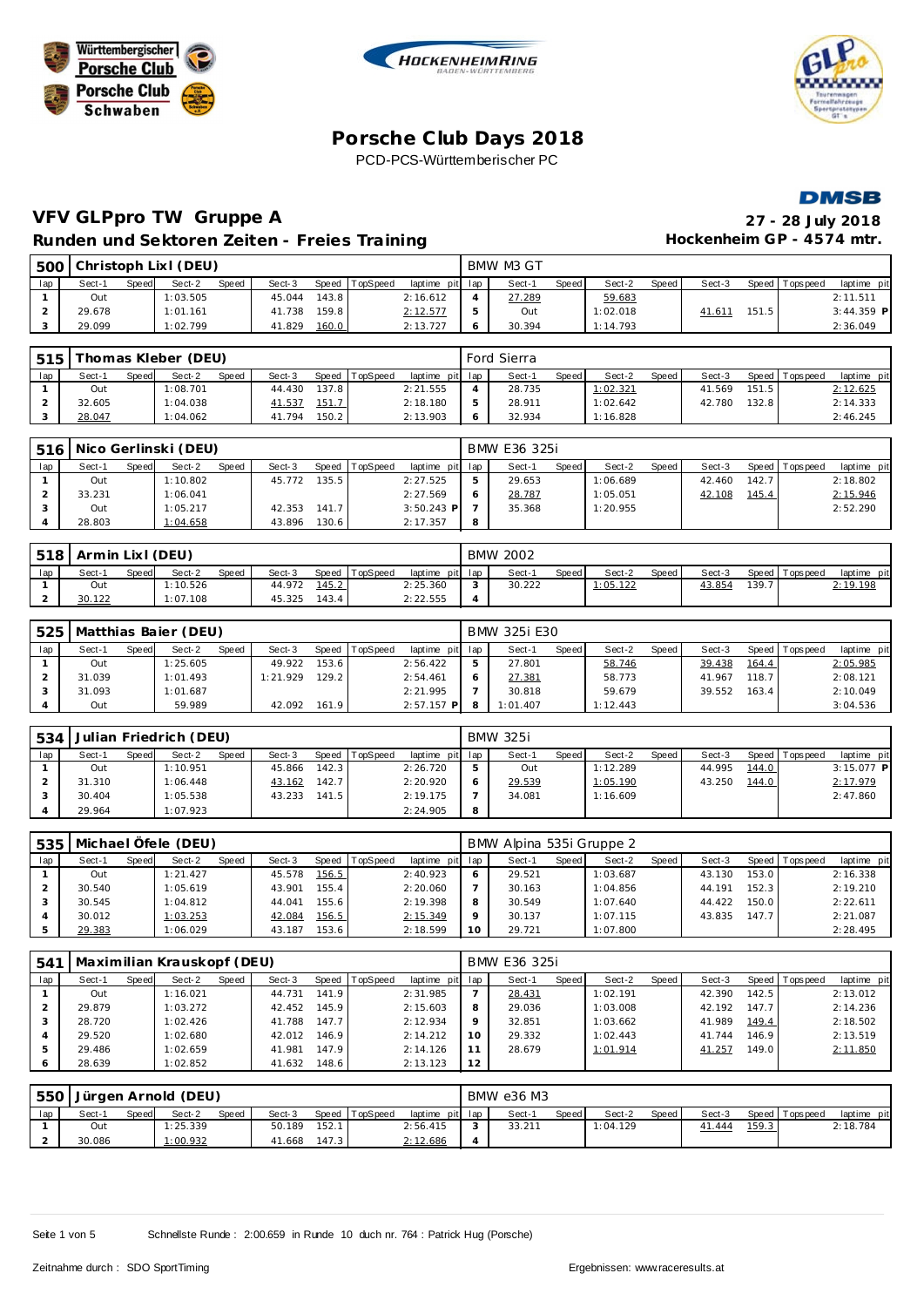







# **VFV GLPpro TW Gruppe A 27 - 28 July 2018**

29.823 1:04.487 42.322 156.1 2:16.632 **12**

|                |        |       |                     |       | Runden und Sektoren Zeiten - Freies Training |       |                |                 |    |                   |       |          |       | Hockenheim GP - 4574 mtr. |       |                |            |
|----------------|--------|-------|---------------------|-------|----------------------------------------------|-------|----------------|-----------------|----|-------------------|-------|----------|-------|---------------------------|-------|----------------|------------|
| 557            |        |       | Peter Stalder (CHE) |       |                                              |       |                |                 |    | <b>BMW M3 E30</b> |       |          |       |                           |       |                |            |
| lap            | Sect-1 | Speed | Sect-2              | Speed | Sect-3                                       |       | Speed TopSpeed | laptime pit lap |    | Sect-1            | Speed | Sect-2   | Speed | Sect-3                    |       | Speed Topspeed | laptime pi |
|                | Out    |       | 1:26.033            |       | 52.903                                       | 145.0 |                | 2:57.648        |    | 30.423            |       | 1:05.006 |       | 42.145                    | 155.4 |                | 2:17.574   |
| $\mathcal{P}$  | 29.962 |       | 1:03.697            |       | 42.680                                       | 156.3 |                | 2:16.339        | 8  | 28.559            |       | 1:06.857 |       | 41.964                    | 153.8 |                | 2:17.380   |
| 3              | 29.480 |       | 1:06.343            |       | 43.046                                       | 155.4 |                | 2:18.869        | 9  | 30.326            |       | 1:04.806 |       | 43.805                    | 149.4 |                | 2:18.937   |
| $\overline{4}$ | 28.785 |       | 1:04.696            |       | 42.194                                       | 154.9 |                | 2:15.675        | 10 | 28.927            |       | 1:03.142 |       | 43.040                    | 152.8 |                | 2:15.109   |
| 5              | 29.609 |       | 1:03.203            |       | 43.320                                       | 155.2 |                | 2:16.132        | 11 | 29.738            |       | 1:03.726 |       | 43.047                    | 147.1 |                | 2:16.511   |

| 577 |        |       | Rainer Fischer (DEU) |       |        |       |          |                 |         | BMW 2002TI |       |          |       |        |       |                 |             |
|-----|--------|-------|----------------------|-------|--------|-------|----------|-----------------|---------|------------|-------|----------|-------|--------|-------|-----------------|-------------|
| lap | Sect-1 | Speed | Sect-2               | Speed | Sect-3 | Speed | TopSpeed | laptime pit lap |         | Sect-1     | Speed | Sect-2   | Speed | Sect-3 |       | Speed Tops peed | laptime pit |
|     | Out    |       | 1:26.224             |       | 54.372 | 127.5 |          | 3:00.111        | 6       | 36.482     |       | 1:18.887 |       | 52.471 | 131.9 |                 | 2:47.840    |
|     | 36.639 |       | 1:19.833             |       | 51.378 | 129.7 |          | 2:47.850        |         | 34.810     |       | 1:16.994 |       | 50.977 | 135.3 |                 | 2:42.781    |
|     | 36.839 |       | 1:17.580             |       | 50.847 | 130.8 |          | 2:45.266        | 8       | 35.807     |       | 1:19.365 |       | 51.232 | 121.8 |                 | 2:46.404    |
|     | 36.015 |       | 1:18.085             |       | 51.852 | 125.3 |          | 2:45.952        | $\circ$ | 35.455     |       | 1:16.084 |       | 53.236 | 96.4  |                 | 2:44.775    |
|     | 35.714 |       | 1:32.059             |       | 52.595 | 131.9 |          | 3:00.368        | 10      |            |       |          |       |        |       |                 |             |

| 586 | Klaus Fischer |       |          |              |        |       |          |                 |   | Subaru |       |          |       |        |       |                 |             |
|-----|---------------|-------|----------|--------------|--------|-------|----------|-----------------|---|--------|-------|----------|-------|--------|-------|-----------------|-------------|
| lap | Sect-1        | Speed | Sect-2   | <b>Speed</b> | Sect-3 | Speed | TopSpeed | laptime pit lap |   | Sect-1 | Speed | Sect-2   | Speed | Sect-3 |       | Speed Tops peed | laptime pit |
|     | Out           |       | 1:23.148 |              | 48.264 | 143.2 |          | 2:48.927        | ь | 30.403 |       | 1:10.067 |       | 48.726 | 140.6 |                 | 2:29.196    |
|     | 31.039        |       | 1:05.654 |              | 45.149 | 154.1 |          | 2:21.842        |   | 34.036 |       | 1:11.458 |       | 47.559 | 154.9 |                 | 2:33.053    |
|     | 30.062        |       | 1:04.099 |              | 42.945 | 152.5 |          | 2:17.106        |   | 29.158 |       | 1:09.671 |       |        |       |                 | 2:35.495    |
|     | 29.580        |       | 1:06.286 |              | 46.868 | 153.8 |          | 2:22.734        | 8 |        |       |          |       |        |       |                 |             |

| 605 |        |       | Christoph Schneider (DEU) |       |        |       |          |                 |    | Mercedes-Benz C 250 Turbodiesel |       |          |       |        |         |           |             |
|-----|--------|-------|---------------------------|-------|--------|-------|----------|-----------------|----|---------------------------------|-------|----------|-------|--------|---------|-----------|-------------|
| lap | Sect-1 | Speed | Sect-2                    | Speed | Sect-3 | Speed | TopSpeed | laptime pit lap |    | Sect-1                          | Speed | Sect-2   | Speed | Sect-3 | Speed I | Tops peed | laptime pit |
|     | Out    |       | 1:21.834                  |       | 45.029 | 155.8 |          | 2:41.685        |    | 30.399                          |       | 1:05.421 |       | 45.818 | 149.6   |           | 2:21.638    |
|     | 30.382 |       | 1:05.906                  |       | 43.571 | 146.1 |          | 2:19.859        |    | 30.338                          |       | 1:08.763 |       | 46.238 | 141.4   |           | 2:25.339    |
|     | 30.048 |       | 1:06.371                  |       | 44.153 | 151.3 |          | 2:20.572        |    | 31.421                          |       | 1:06.324 |       | 44.812 | 142.1   |           | 2:22.557    |
|     | 30.162 |       | 1:07.970                  |       | 45.545 | 148.4 |          | 2:23.677        |    | 31.110                          |       | 1:07.521 |       | 44.486 | 149.6   |           | 2:23.117    |
|     | 30.415 |       | 1:07.949                  |       | 45.424 | 146.1 |          | 2:23.788        | 10 | 31.090                          |       | 1:06.213 |       | 44.755 | 117.8   |           | 2:22.058    |

| 613 |        |       | Jürg Hüttinger (CHE) |       |        |       |                |                 | VW Golf |       |          |       |        |       |                |             |
|-----|--------|-------|----------------------|-------|--------|-------|----------------|-----------------|---------|-------|----------|-------|--------|-------|----------------|-------------|
| lap | Sect-1 | Speed | Sect-2               | Speed | Sect-3 |       | Speed TopSpeed | laptime pit lap | Sect-1  | Speed | Sect-2   | Speed | Sect-3 |       | Speed Topspeed | laptime pit |
|     | Out    |       | : 25.051             |       | 51.567 | 131.2 |                | 2:57.463        | 30.070  |       | 1:02.764 |       | 41.934 | 154.5 |                | 2:14.768    |
|     | 33.272 |       | 1:06.302             |       | 42.748 | 149.4 |                | 2:22.322        | 31.836  |       | 1:07.399 |       |        |       |                | 2:42.326    |

| 616 |        |       | Gerald Dietz (DEU) |       |        |       |          |                 |    | <b>BMW E30 320is</b> |              |          |       |        |         |                   |             |
|-----|--------|-------|--------------------|-------|--------|-------|----------|-----------------|----|----------------------|--------------|----------|-------|--------|---------|-------------------|-------------|
| lap | Sect-1 | Speed | Sect-2             | Speed | Sect-3 | Speed | TopSpeed | laptime pit lap |    | Sect-1               | <b>Speed</b> | Sect-2   | Speed | Sect-3 |         | Speed   Tops peed | laptime pit |
|     | Out    |       | 1:25.899           |       | 51.307 | 140.8 |          | 2:57.968        | 6  | 28.051               |              | 1:02.726 |       | 41.634 | 128.0 l |                   | 2:12.411    |
|     | 32.287 |       | 1:05.385           |       | 40.687 | 153.2 |          | 2:18.359        |    | 30.025               |              | 1:02.387 |       | 40.778 | 152.5   |                   | 2:13.190    |
|     | 29.800 |       | 1:05.019           |       | 42.626 | 145.7 |          | 2:17.445        | 8  | 28.101               |              | 1:12.283 |       | 47.622 | 122.0   |                   | 2:28.006    |
|     | 28.410 |       | 1:02.280           |       | 40.753 | 153.6 |          | 2:11.443        | Q  | 33.584               |              | 1:17.817 |       |        |         |                   | 2:54.859    |
|     | 27.817 |       | 1:02.019           |       | 40.279 | 152.8 |          | 2:10.115        | 10 |                      |              |          |       |        |         |                   |             |

|     | 617   Wolfgang Kaupp (DEU) |       |          |       |        |       |                |                 | Opel Kadett C |       |          |       |        |       |                 |             |
|-----|----------------------------|-------|----------|-------|--------|-------|----------------|-----------------|---------------|-------|----------|-------|--------|-------|-----------------|-------------|
| lap | Sect-1                     | Speed | Sect-2   | Speed | Sect-3 |       | Speed TopSpeed | laptime pit lap | Sect-1        | Speed | Sect-2   | Speed | Sect-3 |       | Speed Tops peed | laptime pit |
|     | Out                        |       | 1:19.596 |       | 43.006 | 157.9 |                | 2:36.886        | 28.487        |       | 1:01.235 |       | 40.313 | 161.4 |                 | 2:10.035    |
|     | 28.059                     |       | 1:00.464 |       | 39.470 | 164.1 |                | 2:07.993        | 27.710        |       | 59.146   |       | 44.237 | 149.8 |                 | 2:11.093    |
|     | 28.739                     |       | 1:00.811 |       | 39.912 | 162.9 |                | 2:09.462        | 28.294        |       | 1:00.010 |       | 39.348 | 163.6 |                 | 2:07.652    |
|     | 27.968                     |       | 59.751   |       | 40.025 | 161.7 |                | 2:07.744        | 28.161        |       | 59.753   |       |        |       |                 | 2:24.933    |

| 618 |        |       | Remy Wierts (NLD) |       |        |       |          |                 |   | Ford Escort |       |          |         |        |       |                |             |
|-----|--------|-------|-------------------|-------|--------|-------|----------|-----------------|---|-------------|-------|----------|---------|--------|-------|----------------|-------------|
| lap | Sect-1 | Speed | Sect-2            | Speed | Sect-3 | Speed | TopSpeed | laptime pit lap |   | Sect-1      | Speed | Sect-2   | Speed i | Sect-3 |       | Speed Topspeed | laptime pit |
|     | Out    |       | 1:21.882          |       | 44.346 | 148.8 |          | 2:40.859        | ь | 29.616      |       | 1:04.888 |         | 42.192 | 149.8 |                | 2:16.696    |
|     | 30.895 |       | 1:05.468          |       | 41.544 | 154.5 |          | 2:17.907        |   | 28.700      |       | 1:06.333 |         | 41.545 | 146.1 |                | 2:16.578    |
|     | 28.244 |       | 1:05.988          |       | 42.204 | 149.2 |          | 2:16.436        |   | 30.111      |       | 1:06.862 |         | 43.027 | 133.8 |                | 2:20.000    |
|     | 31.640 |       | 1:07.752          |       | 42.481 | 146.9 |          | 2:21.873        |   | 31.042      |       | 1:12.761 |         |        |       |                | 2:40.221    |

|     |        |        | 621   Roland Frietsch (DEU) |              |        |       |          |                 | <b>BMW E30 M3</b> |       |          |       |        |       |                   |             |
|-----|--------|--------|-----------------------------|--------------|--------|-------|----------|-----------------|-------------------|-------|----------|-------|--------|-------|-------------------|-------------|
| lap | Sect-1 | Speedl | Sect-2                      | <b>Speed</b> | Sect-3 | Speed | TopSpeed | laptime pit lap | Sect-1            | Speed | Sect-2   | Speed | Sect-3 |       | Speed   Tops peed | laptime pit |
|     | Out    |        | 1:21.115                    |              | 45.302 | 146.1 |          | 2:40.411        | 29.359            |       | 1:05.662 |       | 43.508 | 148.1 |                   | 2:18.529    |
|     | 29.939 |        | 1:04.498                    |              | 42.487 | 150.0 |          | 2:16.924        | 29.812            |       | 1:03.481 |       | 42.473 | 148.4 |                   | 2:15.766    |

Seite 2 von 5 Schnellste Runde : 2:00.659 in Runde 10 duch nr. 764 : Patrick Hug (Porsche)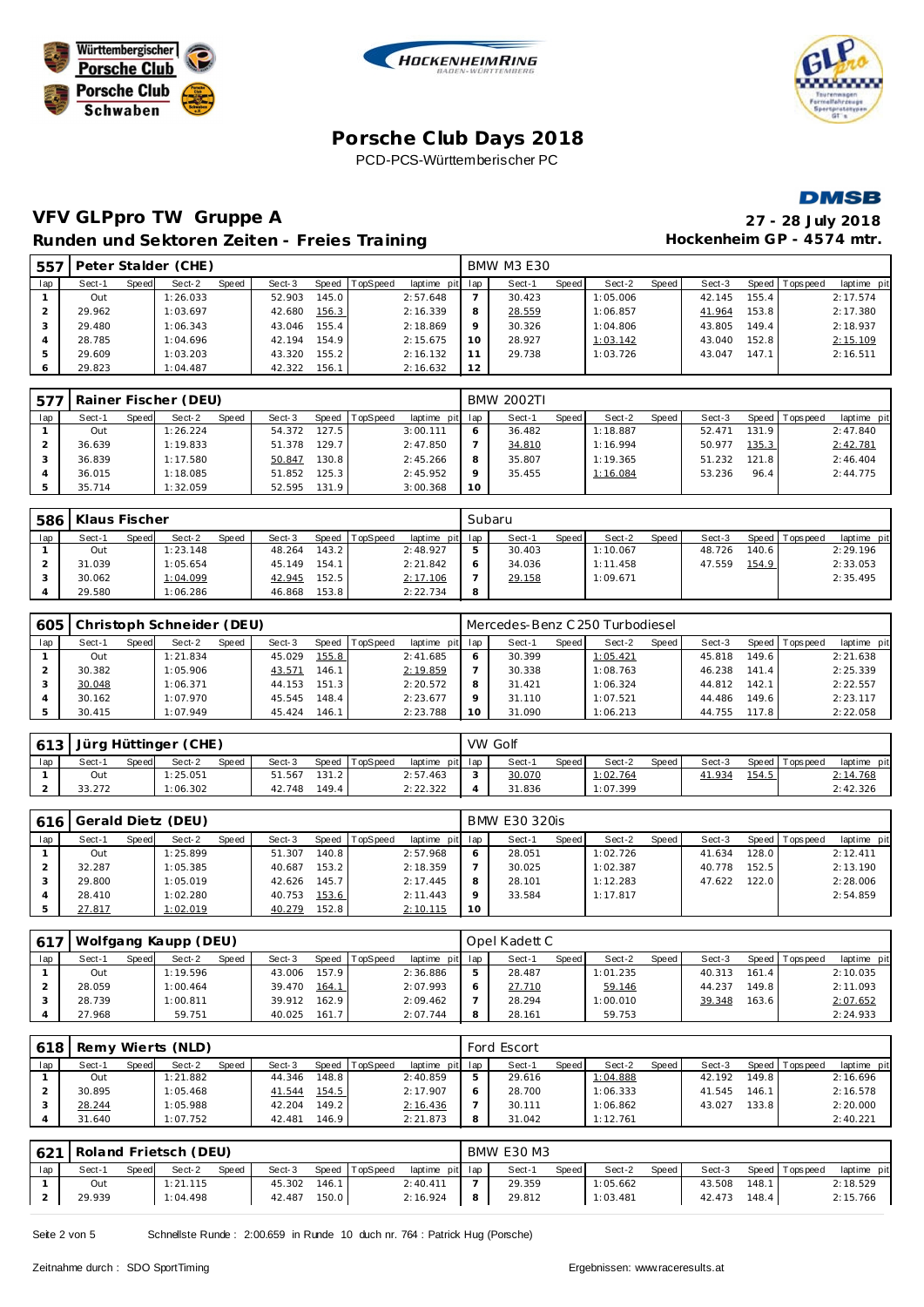





**DMSB** 

# **VFV GLPpro TW Gruppe A 27 - 28 July 2018**

#### Runden und Sektoren Zeiten - Freies Training **Entrarchise Enter a Freies Training** Hockenheim GP - 4574 mtr.

| 29.534 | 1:02.913 | 149.6<br>42.000 | 2:14.447 | $\circ$ | 28.834 | 1:03.673 | 147.5<br>43.714 | 2:16.221 |
|--------|----------|-----------------|----------|---------|--------|----------|-----------------|----------|
| 30.486 | 1:04.625 | 149.2<br>42.487 | 2:17.598 | 10      | 29.332 | 1:03.359 | 150.4<br>42.256 | 2:14.947 |
| 28.691 | 1:03.191 | 149.4<br>42.091 | 2:13.973 | $\sim$  | 29.153 | 1:03.506 | 147.5<br>42.672 | 2:15.331 |
| 29.483 | 1:03.451 | 147.1<br>42.774 | 2:15.708 |         |        |          |                 |          |

| 634 | Martin Fränkel (DEU) |       |          |       |        |       |                |                 |    | <b>BMW 635CSI</b> |       |          |       |        |       |                 |             |
|-----|----------------------|-------|----------|-------|--------|-------|----------------|-----------------|----|-------------------|-------|----------|-------|--------|-------|-----------------|-------------|
| lap | Sect-1               | Speed | Sect-2   | Speed | Sect-3 |       | Speed TopSpeed | laptime pit lap |    | Sect-1            | Speed | Sect-2   | Speed | Sect-3 |       | Speed Tops peed | laptime pit |
|     | Out                  |       | 1:20.884 |       | 45.113 | 147.3 |                | 2:38.788        |    | 27.837            |       | 1:02.269 |       | 40.211 | 148.8 |                 | 2:10.317    |
|     | 29.945               |       | 1:10.005 |       | 42.673 | 150.4 |                | 2:22.623        |    | 27.884            |       | 1:09.945 |       | 44.635 | 110.2 |                 | 2:22.464    |
|     | 28.890               |       | 1:02.070 |       | 40.676 | 142.1 |                | 2:11.636        |    | 31.292            |       | 1:05.550 |       | 42.175 | 139.5 |                 | 2:19.017    |
|     | 31.396               |       | 1:09.937 |       | 41.850 | 149.8 |                | 2:23.183        |    | 30.176            |       | 1:06.396 |       |        |       |                 | 2:24.670    |
|     | 27.948               |       | 1:02.555 |       | 40.659 | 149.2 |                | 2:11.162        | 10 |                   |       |          |       |        |       |                 |             |

| 635 |        |       | homas Straub (DEU) |       |        |       |          |                 |         | Opel Kadett C Limo |         |          |       |        |       |                |             |
|-----|--------|-------|--------------------|-------|--------|-------|----------|-----------------|---------|--------------------|---------|----------|-------|--------|-------|----------------|-------------|
| lap | Sect-1 | Speed | Sect-2             | Speed | Sect-3 | Speed | TopSpeed | laptime pit lap |         | Sect-1             | Speed I | Sect-2   | Speed | Sect-3 |       | Speed Topspeed | laptime pit |
|     | Out    |       | 1:19.318           |       | 46.494 | 166.2 |          | 2:36.302        |         | 27.779             |         | 1:05.505 |       | 42.367 | 165.9 |                | 2:15.651    |
|     | 29.154 |       | 1:03.270           |       | 44.021 | 164.4 |          | 2:16.445        | 8       | 28.586             |         | 1:00.717 |       | 40.813 | 165.1 |                | 2:10.116    |
|     | 28.996 |       | 1:00.987           |       | 42.703 | 166.7 |          | 2:12.686        | $\circ$ | 27.476             |         | 1:00.277 |       | 42.613 | 167.7 |                | 2:10.366    |
|     | 28.902 |       | 1:10.933           |       | 45.264 | 160.7 |          | 2:25.099        | 10      | 27.406             |         | 59.182   |       | 40.446 | 169.3 |                | 2:07.034    |
|     | 29.478 |       | 1:03.315           |       | 43.593 | 153.8 |          | 2:16.386        | 11      | 30.939             |         | 1:10.323 |       |        |       |                | 2:36.094    |
|     | 28.929 |       | 1:00.451           |       | 42.058 | 167.2 |          | 2:11.438        | 12      |                    |         |          |       |        |       |                |             |

| 639 |        |       | Franz Oelmayer (DEU) |       |        |       |                  |              |         | BMW E36 325i |              |          |       |        |       |                |             |
|-----|--------|-------|----------------------|-------|--------|-------|------------------|--------------|---------|--------------|--------------|----------|-------|--------|-------|----------------|-------------|
| lap | Sect-1 | Speed | Sect-2               | Speed | Sect-3 |       | Speed   TopSpeed | laptime pit  | lap     | Sect-1       | <b>Speed</b> | Sect-2   | Speed | Sect-3 |       | Speed Topspeed | laptime pit |
|     | Out    |       | 1:19.930             |       | 48.155 | 147.9 |                  | 2:42.637     | 6       | 30.051       |              | 1:03.478 |       | 42.625 | 147.7 |                | 2:16.154    |
|     | 30.735 |       | 1:04.358             |       | 42.754 | 150.4 |                  | 2:17.847     |         | 29.386       |              | 1:03.828 |       | 41.967 | 147.5 |                | 2:15.181    |
|     | 28.519 |       | 1:04.133             |       | 42.888 | 149.4 |                  | 2:15.540     | 8       | 31.555       |              | 1:06.705 |       | 42.743 | 149.8 |                | 2:21.003    |
|     | 29.080 |       | 1:04.466             |       |        |       |                  | 2:22.126     | $\circ$ | 30.559       |              | 1:03.970 |       | 43.730 | 143.8 |                | 2:18.259    |
|     | Out    |       | 1:04.110             |       | 42.345 | 149.6 |                  | $3:50.247$ P | 10      | 29.504       |              | 1:04.977 |       | 43.716 | 144.6 |                | 2:18.197    |

| 652 |        |       | Joachim Hohloch (DEU) |              |        |                    |                 |                 |    | <b>BMW E30 M3</b> |       |          |       |        |       |                |              |
|-----|--------|-------|-----------------------|--------------|--------|--------------------|-----------------|-----------------|----|-------------------|-------|----------|-------|--------|-------|----------------|--------------|
| lap | Sect-1 | Speed | Sect-2                | <b>Speed</b> | Sect-3 | Speed              | <b>TopSpeed</b> | laptime pit lap |    | Sect-1            | Speed | Sect-2   | Speed | Sect-3 |       | Speed Topspeed | laptime pit  |
|     | Out    |       | 1:23.860              |              | 46.453 | 165.6              |                 | 2:47.600        |    | 27.290            |       | 58.845   |       | 41.832 | 168.5 |                | 2:07.967     |
|     | 27.231 |       | 59.582                |              | 40.410 | 172.0              |                 | 2:07.223        |    | 27.318            |       | 59.419   |       | 39.930 | 168.5 |                | 2:06.667     |
|     | 27.523 |       | 57.976                |              | 39.299 | 173.4              |                 | 2:04.798        |    | 27.611            |       | 57.907   |       |        |       |                | 2:07.756     |
|     | 27.469 |       | 58.027                |              | 40.042 | 171.4              |                 | 2:05.538        |    | Out               |       | 1:10.731 |       | 45.325 | 167.7 |                | $3:55.548$ P |
|     | 26.628 |       | 57.563                |              | 39.701 | 169.8 <sub>1</sub> |                 | 2:03.892        | 10 | 29.065            |       | 58.670   |       |        |       |                | 2:13.152     |

| 670 |        |              | Philipp Melzer (DEU) |       |        |       |          |                 |    | BMW E36 |       |          |       |        |       |                |              |
|-----|--------|--------------|----------------------|-------|--------|-------|----------|-----------------|----|---------|-------|----------|-------|--------|-------|----------------|--------------|
| lap | Sect-1 | <b>Speed</b> | Sect-2               | Speed | Sect-3 | Speed | TopSpeed | laptime pit lap |    | Sect-1  | Speed | Sect-2   | Speed | Sect-3 |       | Speed Topspeed | laptime pit  |
|     | Out    |              | 1:21.798             |       | 48.731 | 145.7 |          | 2:42.426        |    | 29.390  |       | 1:04.750 |       |        |       |                | 2:25.914     |
|     | 29.527 |              | 1:04.029             |       | 42.856 | 150.2 |          | 2:16.412        |    | Out     |       | 1:05.797 |       | 42.980 | 141.5 |                | $3:38.567$ P |
|     | 32.344 |              | 1:01.970             |       | 42.241 | 146.1 |          | 2:16.555        |    | 31.908  |       | 1:06.501 |       | 43.974 | 142.3 |                | 2:22.383     |
|     | 29.151 |              | 1:03.269             |       | 42.440 | 149.0 |          | 2:14.860        |    | 30.055  |       | 1:06.681 |       | 43.780 | 135.0 |                | 2:20.516     |
|     | 28.553 |              | 1:03.856             |       | 43.456 | 145.7 |          | 2:15.865        | 10 |         |       |          |       |        |       |                |              |

|     | 675   Albrecht Kamenzin (DEU) |       |          |       |        |       |                |                 |    | <b>BMW 325 i</b> |       |          |       |        |       |                |             |
|-----|-------------------------------|-------|----------|-------|--------|-------|----------------|-----------------|----|------------------|-------|----------|-------|--------|-------|----------------|-------------|
| lap | Sect-1                        | Speed | Sect-2   | Speed | Sect-3 |       | Speed TopSpeed | laptime pit lap |    | Sect-1           | Speed | Sect-2   | Speed | Sect-3 |       | Speed Topspeed | laptime pit |
|     | Out                           |       | 1:26.642 |       | 47.897 | 150.0 |                | 2:54.637        |    | 28.144           |       | 1:01.668 |       | 40.832 | 157.9 |                | 2:10.644    |
|     | 32.385                        |       | 1:05.979 |       | 42.354 | 154.1 |                | 2:20.718        | 8  | 28.983           |       | 1:01.119 |       | 41.071 | 157.7 |                | 2:11.173    |
|     | 30.573                        |       | 1:02.626 |       | 43.768 | 143.8 |                | 2:16.967        |    | 27.382           |       | 1:01.704 |       | 41.502 | 157.4 |                | 2:10.588    |
|     | 32.445                        |       | 1:02.826 |       | 40.848 | 156.1 |                | 2:16.119        | 10 | 28.049           |       | 1:02.362 |       | 40.726 | 159.1 |                | 2:11.137    |
| 5   | 27.956                        |       | 1:01.585 |       | 40.862 | 157.4 |                | 2:10.403        |    | 28.423           |       | 1:01.541 |       | 41.359 | 155.6 |                | 2:11.323    |
|     | 28.234                        |       | 1:01.376 |       | 40.490 | 157.2 |                | 2:10.100        | 12 |                  |       |          |       |        |       |                |             |

| 681 |        |       | Frank Schmeer (DEU) |       |        |       |                |                 |   | VW Golf 1 |       |          |       |        |       |                 |              |
|-----|--------|-------|---------------------|-------|--------|-------|----------------|-----------------|---|-----------|-------|----------|-------|--------|-------|-----------------|--------------|
| lap | Sect-1 | Speed | Sect-2              | Speed | Sect-3 |       | Speed TopSpeed | laptime pit lap |   | Sect-1    | Speed | Sect-2   | Speed | Sect-3 |       | Speed Tops peed | laptime pit  |
|     | Out    |       | 1:24.646            |       | 50.357 | 145.4 |                | 2:55.719        | ь | 32.593    |       | 1:05.512 |       | 43.525 | 147.3 |                 | 2:21.630     |
|     | 34.147 |       | 1:12.588            |       | 44.745 | 146.3 |                | 2:31.480        | 6 | 29.725    |       | 1:04.824 |       |        |       |                 | 2:29.618     |
|     | 30.946 |       | 1:05.065            |       | 42.988 | 149.0 |                | 2:18.999        |   | Out       |       | 1:05.849 |       | 42.442 | 146.9 |                 | $4:08.164$ P |
|     | 29.401 |       | 1:07.314            |       | 44.744 | 147.5 |                | 2:21.459        | 8 | 29.825    |       | 1:04.814 |       |        |       |                 | 2:36.917     |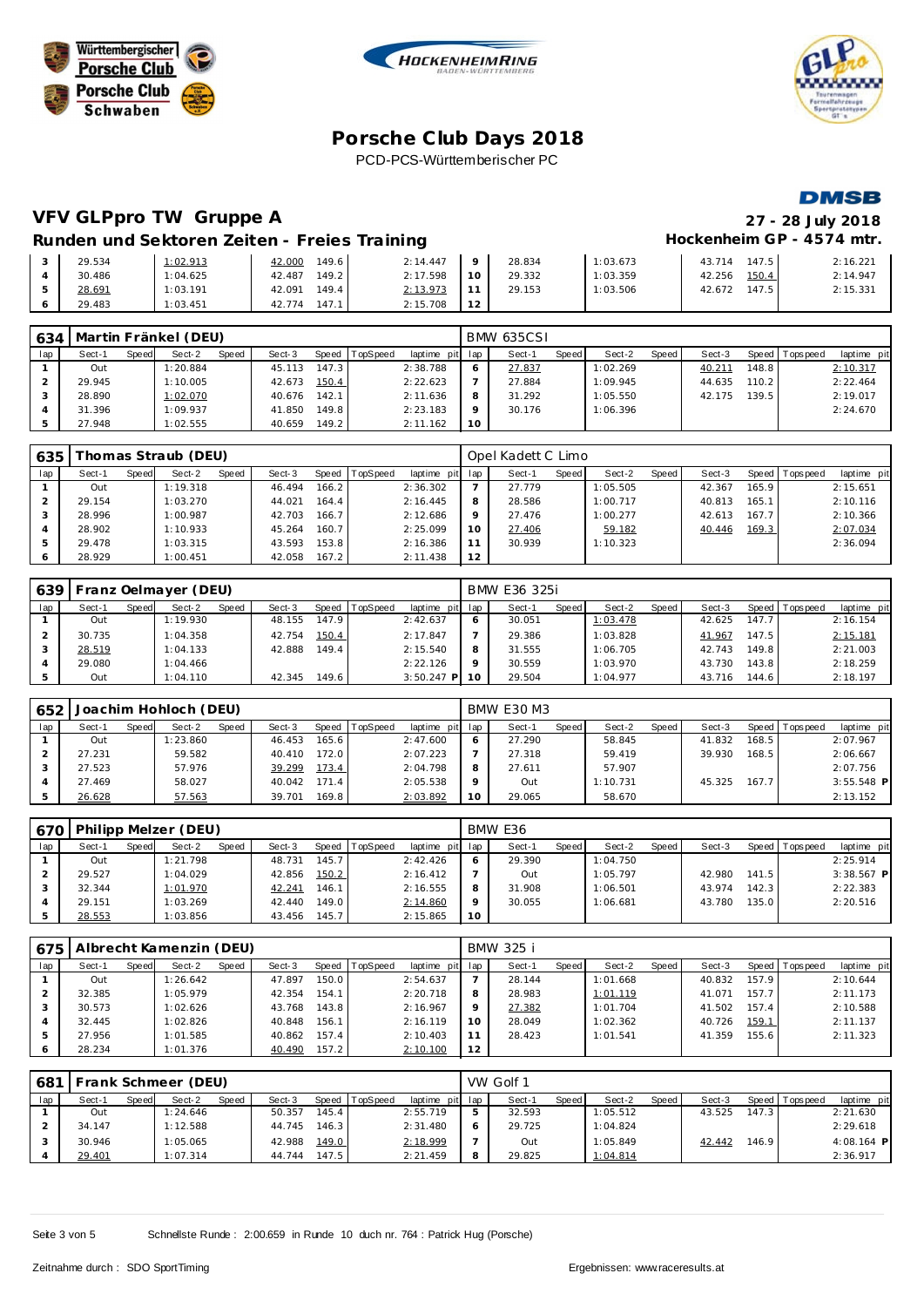







# **VFV GLPpro TW Gruppe A 27 - 28 July 2018** Runden und Sektoren Zeiten - Freies Training **Matter and Australian CR** - 4574 mtr.

| 682 |        |       | Julian Reinbott (DEU) |       |        |       |                |                 |    | BMW E36 328i |       |          |       |        |       |                 |              |
|-----|--------|-------|-----------------------|-------|--------|-------|----------------|-----------------|----|--------------|-------|----------|-------|--------|-------|-----------------|--------------|
| lap | Sect-1 | Speed | Sect-2                | Speed | Sect-3 |       | Speed TopSpeed | laptime pit lap |    | Sect-1       | Speed | Sect-2   | Speed | Sect-3 |       | Speed Tops peed | laptime pit  |
|     | Out    |       | 1:21.318              |       | 49.388 | 133.7 |                | 2:40.617        |    | 28.061       |       | 1:18.323 |       |        |       |                 | 2:37.940     |
|     | 29.558 |       | 1:03.096              |       | 41.302 | 150.0 |                | 2:13.956        |    | Out          |       | 1:02.873 |       | 40.036 | 151.9 |                 | $2:57.632$ P |
|     | 32.001 |       | 1:02.481              |       |        |       |                | 2:20.562        |    | 27.489       |       | 1:01.084 |       | 39.837 | 150.8 |                 | 2:08.410     |
|     | Out    |       | 1:07.629              |       | 41.253 | 148.8 |                | $3:39.111$ P    |    | 27.492       |       | 1:01.136 |       | 39.702 | 150.6 |                 | 2:08.330     |
|     | 27.461 |       | 1:01.037              |       | 40.049 | 150.6 |                | 2:08.547        | 10 |              |       |          |       |        |       |                 |              |

|     | 685   Martin Schaele (DEU) |       |         |       |        |       |                |          |         | <b>BMW E36 M3</b> |       |          |       |        |           |           |                |
|-----|----------------------------|-------|---------|-------|--------|-------|----------------|----------|---------|-------------------|-------|----------|-------|--------|-----------|-----------|----------------|
| lap | Sect-                      | Speed | Sect-2  | Speed | Sect-3 |       | Speed TopSpeed | laptime  | pit lap | Sect-             | Speed | Sect-2   | Speed | Sect-3 | Speed   T | Tops peed | pit<br>laptime |
|     | Out                        |       | .26.013 |       | 52.372 | 146.9 |                | 2:59.124 |         | 34.733            |       | 1:18.450 |       |        |           |           | 2:55.489       |

| 694 |        |       | homas Andre (CHE) |       |        |       |                |                 |                 | Nissan Primera P 10 |       |          |       |        |       |                 |             |
|-----|--------|-------|-------------------|-------|--------|-------|----------------|-----------------|-----------------|---------------------|-------|----------|-------|--------|-------|-----------------|-------------|
| lap | Sect-1 | Speed | Sect-2            | Speed | Sect-3 |       | Speed TopSpeed | laptime pit lap |                 | Sect-1              | Speed | Sect-2   | Speed | Sect-3 |       | Speed Tops peed | laptime pit |
|     | Out    |       | 1:22.099          |       | 43.893 | 155.8 |                | 2:39.692        |                 | 27.915              |       | 1:01.059 |       | 40.758 | 157.0 |                 | 2:09.732    |
|     | 28.707 |       | 1:05.836          |       | 41.383 | 154.5 |                | 2:15.926        |                 | 28.619              |       | 1:01.592 |       | 40.823 | 158.1 |                 | 2:11.034    |
|     | 27.998 |       | 1:01.477          |       | 42.021 | 154.7 |                | 2:11.496        |                 | 28.174              |       | 1:00.791 |       | 42.296 | 154.9 |                 | 2:11.261    |
|     | 30.252 |       | 1:01.549          |       | 40.853 | 155.2 |                | 2:12.654        |                 | 28.158              |       | 1:25.203 |       |        |       |                 | 3:07.345    |
|     | 27.736 |       | 1:00.465          |       | 40.831 | 155.2 |                | 2:09.032        | 10 <sup>°</sup> |                     |       |          |       |        |       |                 |             |

| 698 |       | 'homas Frei | (DEU)  |       |        |       |          |         | VW      | GOLF<br>$\sim$ $\sim$ $\sim$ $\sim$ | GR.H<br>the contract of the contract of the |        |       |        |                  |                |
|-----|-------|-------------|--------|-------|--------|-------|----------|---------|---------|-------------------------------------|---------------------------------------------|--------|-------|--------|------------------|----------------|
| lap | Sect- | Speed       | Sect-2 | Speed | Sect-3 | Speed | TopSpeed | laptime | pit lap | Sect-                               | Speed                                       | Sect-2 | Speed | Sect-3 | Speed<br>opspeed | pit<br>laptime |

| 734 |        |       | Hans-Jürgen Lehmann (DEU) |              |        |       |                |                 | Porsche 911 Carrera |       |          |       |        |       |                 |              |
|-----|--------|-------|---------------------------|--------------|--------|-------|----------------|-----------------|---------------------|-------|----------|-------|--------|-------|-----------------|--------------|
| lap | Sect-1 | Speed | Sect-2                    | <b>Speed</b> | Sect-3 |       | Speed TopSpeed | laptime pit lap | Sect-1              | Speed | Sect-2   | Speed | Sect-3 |       | Speed Tops peed | laptime pit  |
|     | Out    |       | 1:19.068                  |              | 47.983 | 150.4 |                | 2:38.542        | 31.236              |       | 1:07.031 |       |        |       |                 | 2:23.454     |
|     | 31.461 |       | 1:05.043                  |              | 44.001 | 151.5 |                | 2:20.505        | Out                 |       | 1:05.272 |       | 44.728 | 140.1 |                 | $3:24.563$ P |
|     | 29.686 |       | 1:03.341                  |              | 43.891 | 149.4 |                | 2:16.918        |                     |       |          |       |        |       |                 |              |

| 735 |        |       | Franz Straub (DEU) |       |        |       |          |                 |         | l De Tomaso Pantera GT 4 |       |          |       |        |       |                |             |
|-----|--------|-------|--------------------|-------|--------|-------|----------|-----------------|---------|--------------------------|-------|----------|-------|--------|-------|----------------|-------------|
| lap | Sect-1 | Speed | Sect-2             | Speed | Sect-3 | Speed | TopSpeed | laptime pit lap |         | Sect-1                   | Speed | Sect-2   | Speed | Sect-3 |       | Speed Topspeed | laptime pit |
|     | Out    |       | 1:23.294           |       | 47.050 | 173.1 |          | 2:42.156        |         | 26.334                   |       | 57.046   |       | 40.165 | 167.7 |                | 2:03.545    |
|     | 30.397 |       | 1:00.814           |       | 41.060 | 167.4 |          | 2:12.271        | 8       | 26.925                   |       | 56.610   |       | 41.494 | 129.8 |                | 2:05.029    |
|     | 30.777 |       | 1:00.464           |       | 43.787 | 168.0 |          | 2:15.028        | $\circ$ | 34.542                   |       | 1:05.163 |       | 42.399 | 156.7 |                | 2:22.104    |
|     | 26.959 |       | 57.769             |       | 41.198 | 169.0 |          | 2:05.926        | 10      | 27.446                   |       | 57.916   |       | 40.617 | 165.6 |                | 2:05.979    |
|     | 27.124 |       | 57.613             |       | 40.349 | 168.8 |          | 2:05.086        |         | 26.705                   |       | 56.305   |       | 40.223 | 163.9 |                | 2:03.233    |
|     | 26.457 |       | 56.437             |       | 39.836 | 169.3 |          | 2:02.730        | 12      |                          |       |          |       |        |       |                |             |

| 736 | Heinz  |       | : -Willi Nutz (DEU) |       |        |       |          |          |         | Porsche 944 S2 |              |         |       |        |                |                   |             |
|-----|--------|-------|---------------------|-------|--------|-------|----------|----------|---------|----------------|--------------|---------|-------|--------|----------------|-------------------|-------------|
| lap | Sect-1 | Speed | Sect-2              | Speed | Sect-3 | Speed | TopSpeed | laptime  | pit lap | Sect-          | <b>Speed</b> | Sect-2  | Speed | Sect-3 |                | Speed   Tops peed | laptime pit |
|     | Out    |       | : 21.464            |       | 48.270 | 153.8 |          | 2:44.027 |         | 30.488         |              | :04.674 |       | 42.607 | <u> 161.2 </u> |                   | 2:17.769    |

| 737 |        |       | Daniel Bolliger (CHE) |       |        |       |          |                 |         | Porsche 944 Turbo |       |          |       |          |       |                |             |
|-----|--------|-------|-----------------------|-------|--------|-------|----------|-----------------|---------|-------------------|-------|----------|-------|----------|-------|----------------|-------------|
| lap | Sect-1 | Speed | Sect-2                | Speed | Sect-3 | Speed | TopSpeed | laptime pit lap |         | Sect-1            | Speed | Sect-2   | Speed | Sect-3   |       | Speed Topspeed | laptime pit |
|     | Out    |       | 1:23.726              |       | 52.267 | 135.2 |          | 2:55.323        |         | 31.577            |       | 1:04.855 |       | 1:00.489 | 120.7 |                | 2:36.921    |
|     | 32.424 |       | 1:03.952              |       | 42.826 | 159.8 |          | 2:19.202        |         | 32.778            |       | 1:05.272 |       | 45.396   | 153.8 |                | 2:23.446    |
|     | 34.238 |       | 1:06.253              |       | 44.250 | 159.5 |          | 2:24.741        | 8       | 33.292            |       | 1:07.643 |       | 46.953   | 159.3 |                | 2:27.888    |
|     | 31.200 |       | 1:30.726              |       | 43.416 | 159.1 |          | 2:45.342        | $\circ$ | 30.756            |       | 1:05.036 |       | 44.544   | 158.4 |                | 2:20.336    |
|     | 30.476 |       | 1:05.489              |       | 45.414 | 156.1 |          | 2:21.379        | 10      | 32.491            |       | 1:04.151 |       | 46.048   | 150.8 |                | 2:22.690    |

| 742 |        |       | Oliver Stahl (DEU) |       |        |       |          |                 |         | Porsche 968 CS |         |          |       |        |       |                |             |
|-----|--------|-------|--------------------|-------|--------|-------|----------|-----------------|---------|----------------|---------|----------|-------|--------|-------|----------------|-------------|
| lap | Sect-1 | Speed | Sect-2             | Speed | Sect-3 | Speed | TopSpeed | laptime pit lap |         | Sect-1         | Speed I | Sect-2   | Speed | Sect-3 |       | Speed Topspeed | laptime pit |
|     | Out    |       | 1:24.916           |       | 52.051 | 150.2 |          | 2:56.017        |         | 29.108         |         | 1:03.508 |       | 42.632 | 150.2 |                | 2:15.248    |
|     | 29.219 |       | 1:02.597           |       | 41.495 | 154.5 |          | 2:13.311        | 8       | 29.497         |         | 1:02.251 |       | 42.419 | 149.0 |                | 2:14.167    |
|     | 29.471 |       | 1:01.823           |       | 41.711 | 156.5 |          | 2:13.005        | $\circ$ | 28.930         |         | 1:02.779 |       | 41.739 | 150.8 |                | 2:13.448    |
|     | 28.972 |       | 1:01.680           |       | 42.337 | 149.2 |          | 2:12.989        | 10      | 28.759         |         | 1:01.674 |       | 42.855 | 148.4 |                | 2:13.288    |
|     | 28.608 |       | 1:01.808           |       | 42.683 | 153.2 |          | 2:13.099        | 11      | 29.004         |         | 1:02.438 |       | 50.810 | 96.1  |                | 2:22.252    |
|     | 28.343 |       | 1:02.668           |       | 41.917 | 149.4 |          | 2:12.928        | 12      |                |         |          |       |        |       |                |             |